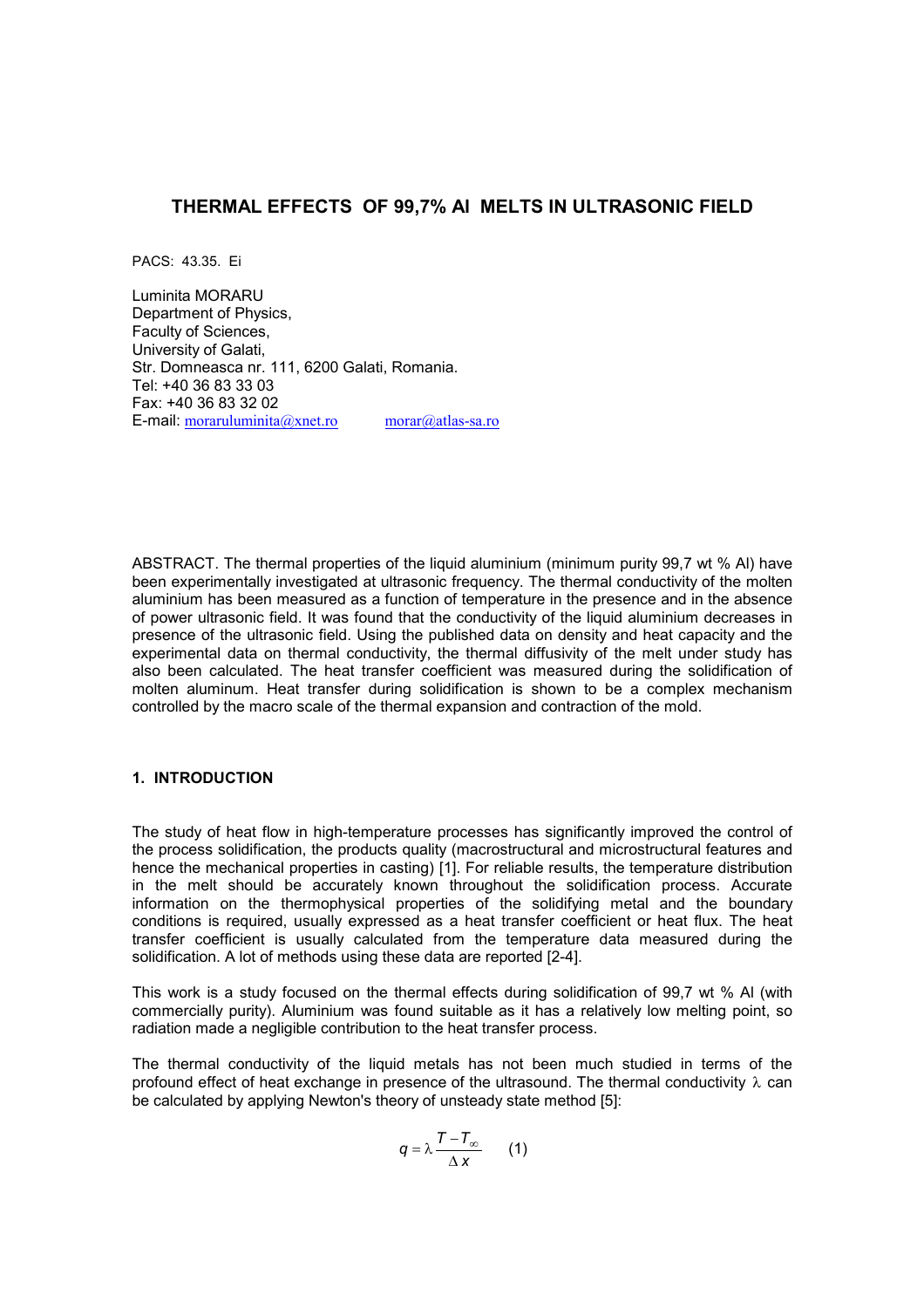where q is the heat transfer to the surrounding medium per unit area,  $\frac{1}{\Delta x}$ *T T*  $\overline{\Delta}$  $\frac{-\mathcal{T}_{\infty}}{2}$  is temperature gradient between an internal point of the melt and external temperature,  $\tau_{\infty}$  the surrounding medium temperature and *T* the temperature at time *t*. The heat transfer is:

$$
q = \rho c_p \ell \frac{dT}{dt} \quad (2)
$$

where  $\rho$  and  $c_{\rho}$  are density and heat capacity respectively of the sample,  $\ell$  is the height of the liquid metal column into crucible. The equation (1) and (2) give the relation:

$$
\frac{\mathcal{T} - \mathcal{T}_{\infty}}{\mathcal{T}_{0} - \mathcal{T}_{\infty}} = \exp\left(-\frac{\lambda t}{\rho c_{p} \ell \Delta x}\right)
$$
 (3)

where  $T_0$  is initial temperature.

The thermal diffusivity is one of the important characteristics of the particle thermal motion quiescent liquids. It is directly related to the thermal conductivity  $(\kappa)$ , heat capacity  $(c_p)$  and density  $(\rho)$  by expression:

$$
\kappa = \frac{\lambda}{c_p \rho} \tag{4}
$$

The thermal diffusivity is inherently a measure of the temperature equalization rate in a medium, showing the relation between its heat conducting and heat accumulating power.The present study was undertaken to obtain new data on the thermal conductivity, thermal diffusivity and heat transfer of the molten aluminum and the influence of the ultrasonic field about its. In order to elucidate the effect of ultrasonic waves, the measurements were carried out under similar conditions both with and without sonication. The physical properties used in the calculation are given in Table I. The latent heat evolved during solidification of the casting was incorporated into the effective specific heat capacity [6].

| Table I. Physical properties used in the calculation of the heat transfer |
|---------------------------------------------------------------------------|
| coefficient of 99,7 wt % Al                                               |

| Properties (Units)                                                         | Value                             |  |  |  |  |  |  |
|----------------------------------------------------------------------------|-----------------------------------|--|--|--|--|--|--|
| Thermal conductivity $(W \cdot m^{-1} \cdot K^{-1})^{[7]}$                 |                                   |  |  |  |  |  |  |
| -Liquid phase                                                              | 98                                |  |  |  |  |  |  |
| -Solid phase                                                               | 181                               |  |  |  |  |  |  |
| -At melting point                                                          | 91                                |  |  |  |  |  |  |
| Specific heat capacity $(J \cdot kg^{-1} \cdot K^{-1})$                    |                                   |  |  |  |  |  |  |
| -Liquid phase                                                              | 1289                              |  |  |  |  |  |  |
| -Solid phase                                                               | 1180                              |  |  |  |  |  |  |
| Density $\left(\text{kg}\cdot\text{m}^{-3}\right)$                         | 2,399                             |  |  |  |  |  |  |
| Effective specific heat capacity $^{[8]}$ $(J \cdot kg^{-1} \cdot K^{-1})$ | $1070.4 - 4.6168 \cdot 10^{-2} T$ |  |  |  |  |  |  |
|                                                                            | for $T \in (933 - 4000)K$         |  |  |  |  |  |  |
|                                                                            |                                   |  |  |  |  |  |  |
| Effective density $\left(\text{kg}\cdot\text{m}^{-3}\right)$               | $2606 - 21 \cdot 10^{-2}$ T       |  |  |  |  |  |  |
|                                                                            | for $T \in (933 - 4000)K$         |  |  |  |  |  |  |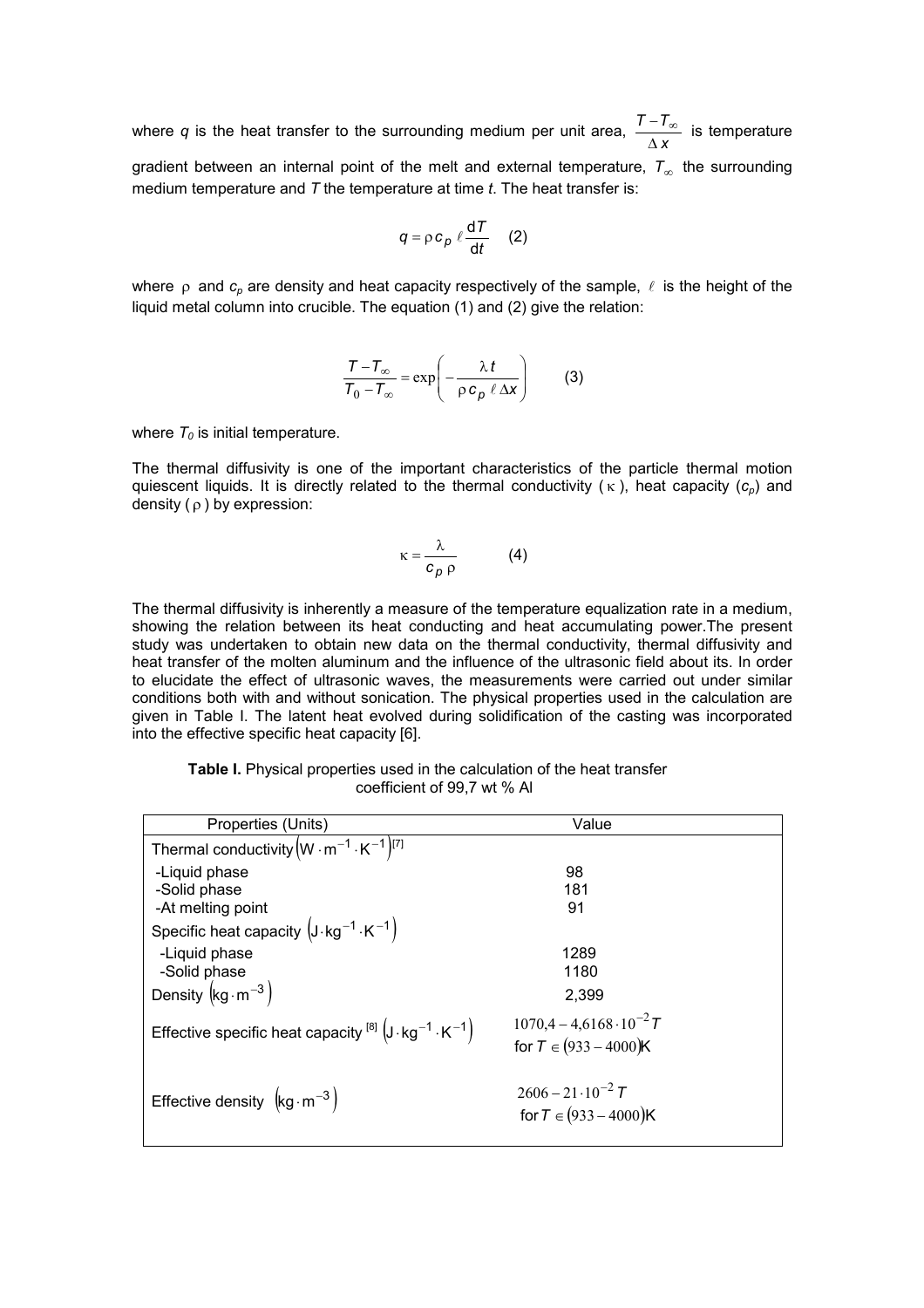The heat transfer coefficient, per unit area, is calculated from the slope of the  $\ln \frac{t_0}{T_i} = f(t)$ *T i*  $\ln \frac{I_0}{I}$  =

dependence. In the case of aluminum, the radiation heat transfer is generally believed to contribute little to the overall heat transfer coefficient.

## **2. EXPERIMENTAL**

Measurements have been made on samples of 99.7% aluminium in the liquid state. The range of temperature is (933-1033) K. The crucible is contained within a concentric stainless steel thermal shield. A temperature gradient is set up along the shield to match that set up along the crucible (about 8K/cm) so that radial heat losses from the crucible are minimized.

The axial temperature gradient in the crucible is detected by a chromel-alumel thermocouple encased in a quartz sheath of 1.7mm (outer diameter). Any errors in the measured absolute temperature will be small and will not affect the measured temperature gradient. The experimental procedure involves a recording of the temperature-time dependence of molten sample under constant radial feat flow through the melt. This study was made under different cooling conditions, which were obtained through external cool air around the crucible. To avoid the formation of any volatile gases during experiment, the mold was preheated to 1200 K.

The ultrasonic field was created with a magnetostrictive transducer and an ultrasound generator, to generate continuous longitudinal waves into the liquid sample. We preferred to introduce the ultrasound waves through the bottom of the crucible. In this arrangement, there is no barrier between the ultrasound source and the melted metal. The stepped stainless steel horn was used to transmit the ultrasound to the molten and it is completely resistant to ultrasonic erosion. Typical operating parameters were frequency f = 20.338 kHz and the nominal input power 600 W. The acoustic power dissipated by ultrasonic probe in 1000 ml deionized water at ambient temperature and pressure as a function of the electrical input power was determined by calorimetry. These data were used to allow selection of the appropriate input power to give constant transmitted power. After the completion of the measurements, the ultrasonic horn was examined microscopically. No attack of the stainless steel by liquid metal samples was observed in either case, so there was no evidence the contamination of the liquid metal by alloying.

#### **3. RESULTS AND DISCUSSION**

Figure 1 shows the ratio  $\ln \left| \frac{r_0}{r_0} \right|$ -)  $\mathsf{I}$ l ſ *Ti*  $\ln(\frac{\mathcal{T}_0}{\Box})$  as a function of time. Within the limits of the experimental error

the conductivity of the melt varies linear with temperature. The physical property data used for the evaluation of  $\kappa$  are summarized in Table 1. The values calculate for thermal conductivity are presented in Table 2. In presence of the ultrasonic field, in the same range of temperature, the values of the thermal conductivity are decreasing.

|   | $\scriptstyle{c_{p}}$ | $\overline{\rho} \cdot 10^3$ | $\lambda(J/m \cdot s \cdot K)$ |            | $\kappa \cdot 10^{-6}$ (m <sup>2</sup> /s) |            |
|---|-----------------------|------------------------------|--------------------------------|------------|--------------------------------------------|------------|
|   | $(J/kg \cdot K)$      | $(kg/m^3)$                   | Without                        | With       | Without                                    | With       |
|   |                       |                              | ultrasound                     | ultrasound | ultrasound                                 | ultrasound |
|   |                       |                              | 207                            | 183        | 189,7                                      | 167,7      |
| 2 | 1037,25               | 2,399                        | 185                            | 162        | 169,6                                      | 148,5      |
| 3 |                       |                              | 172                            | 149        | 157,6                                      | 136,5      |
| 4 |                       |                              | 151                            | 130        | 138,4                                      | 119,1      |

Table 2. Estimated  $\kappa$  of liquid aluminium.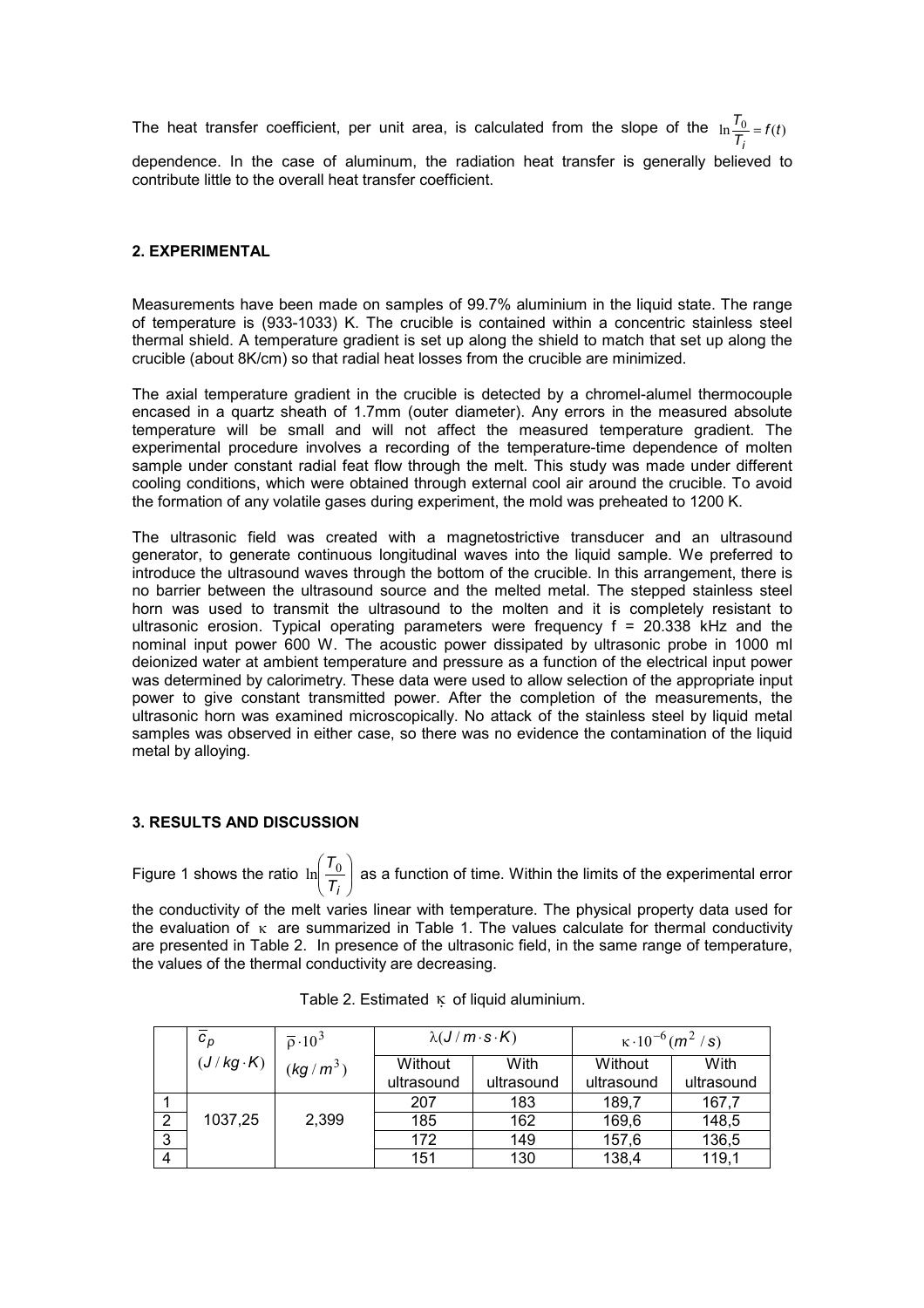

It can be noticed that the thermal diffusivity is smaller in presence of the ultrasonic field. A preliminary conclusion indicative the involvement of the acoustic flow in the heat transfers. The presence of the ultrasonic field induces the acoustic flow, which produces a continuous mixing process in the melt. This process can be understood as a decreasing of the axial temperature gradient. However, it is clearly demonstrated [9] that the acoustic flows are to be associated with the ultrasonic absorption, a number of studies showed that the absorption coefficient is quite small for the liquid metals [10]. Consequently, the temperature of the molten in presence of the ultrasonic field has not increasing.



Fig. 2. The heat transfer coefficient as a function of time during solidification. ( ◆ - without us; ■ - with us).

Figure 2 shows the calculated coefficients of heat transfer per unit area obtained during solidification. Since heat transfer by conduction only was assumed, the occurrence of liquid flow in the bulk liquid would reduce the accuracy of the calculated heat transfer coefficient. It can be seen from figure 2 that the heat transfer coefficient determined is maximal at the beginning of the experiments. However, the heat transfer coefficient values display a wide scatter. This spread of the results probably has its origin partly in uncontrolled variable in the solidifying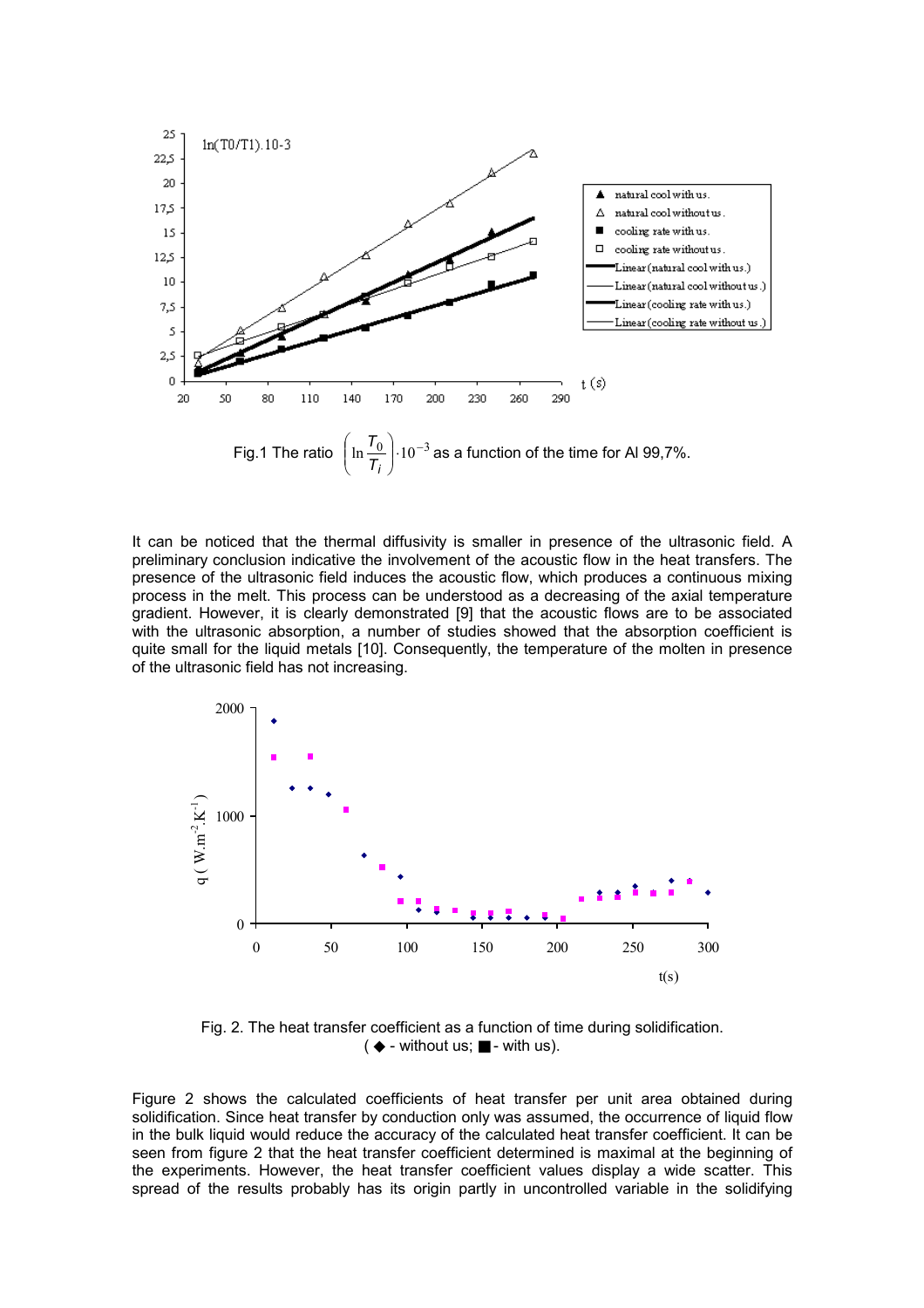process, but may also be partly due to the assumptions about the thermophysical property data by the help of which the heat transfer coefficients were determined (for example, the temperature independence from the thermophysical properties of the metal).

As it can be seen in the figure 2, an air gap is formed at approximately 70 seconds, characterized by a rapid fall of the heat-transfer coefficient value. At shorter times (around 20 seconds) the heat transfer coefficient data are not significant, probably due to fluid flow in the bulk liquid and convection. In a practical casting situation, distortion of the casting and of the mold due to thermal stress would affect the interface pressure between them and the heat transfer coefficient too. In this work, distortion of the mold wall was neglected for the sake of simplicity. Several other factors are still insufficient known:

- the gases in the interface between the casting and the mold wall (air and maybe hydrogen with a much greater thermal conductivity than air would increase the predicted heat transfer coefficient);
- the need to know the mechanical properties of the metal at temperature close to it solidus temperature (there are only few data in the literature concerning the mechanical properties of metals and alloys at high temperature), these could only be estimated;
- the mechanism of heat transfer during the initial contact stage is unknown, so the heat transfer coefficient in the first seconds of the process was neglected;
- the effect of the oxide film on the surface was not taken into account.

The other two factors that may affect the heat transfer coefficient are the convection and the reflection of the heat flux at the mold wall. The effect of convection arises from a temperature gradient in a liquid sample and brings about overestimation of heat transfer values. The problem of convection becomes much more serious at high temperatures, because a precise temperature control is more and more difficult as the temperature increases. However, in this study we considered that convection was not operative.

The time of the solidification process was considered to be the first 300 seconds of the experiments. The strong decrease of the heat transfer coefficient at the beginning of the experiment (from 1,85 kW  $\cdot$  m<sup>-2</sup>  $\cdot$  K<sup>-1</sup> to about 1 kW  $\cdot$  m<sup>-2</sup>  $\cdot$  K<sup>-1</sup> ) is not significant since the first 50 seconds of data obtained are unreliable due to the occurrence of the fluid flow in the bulk liquid probably due to pouring and convection. The thermocouples in this casting recorded oscillations in the first 100 seconds of the experiment, which indicated that turbulent liquid flow had occurred. Between 100 to 200 seconds, the collection of heat transfer coefficient data did not vary greatly during the period in which the solidification front advanced (values about 130 W  $\cdot$  m<sup>-2</sup>  $\cdot$  K<sup>-1</sup> ). As solidification progressed the relative expansion and contraction of the casting and mold wall altered the amount of the contact and the size of the interface gap between the two surfaces. Eventually this led to their complete separation. The occurrence of an insulating air gap, which formed due to the separation of the solidifying matter and the mold wall due to their relative expansion and contraction, resulted in a marked decrease in the heat transfer coefficient. This decreasing appears after 20 seconds and the heat transfer coefficient declined rapidly down to values of about 130 W  $\cdot$  m<sup>-2</sup>  $\cdot$  K<sup>-1</sup> . This local separation process, which would be influenced by the surface roughness and the pressure between the two surfaces, would strongly affect the value of the heat transfer coefficient.

Heat transfer due to convection involves the energy exchange between a surface and an adjacent fluid. In silent condition, there is natural convection wherein warmer fluid next to the solid boundary causes circulation because of the density difference resulting from the temperature variation throughout a region of the fluid. In presence of ultrasound, there is the situation of turbulent flow. In this case, there is bulk mixing of the fluid particles between regions at different temperatures and the heat transfer rate is increased.

The decrease of the thermal conductivity is caused, also, by acoustic cavitation. Once formed, a bubble in an acoustic field can grow by several processes. At low acoustic pressures, the bubble will grow slowly over many acoustic cycles. In strong acoustic fields, the bubble oscillations can become very large through inertial effects. In general, when a gas is compressed, it heats up. Bubbles growing into resonance size are well coupled to the sound field and can rapidly over-expand. At this point, rapid compression and consequent heating can occur. When the compression is rapid enough, the heating is nearly adiabatic; there is